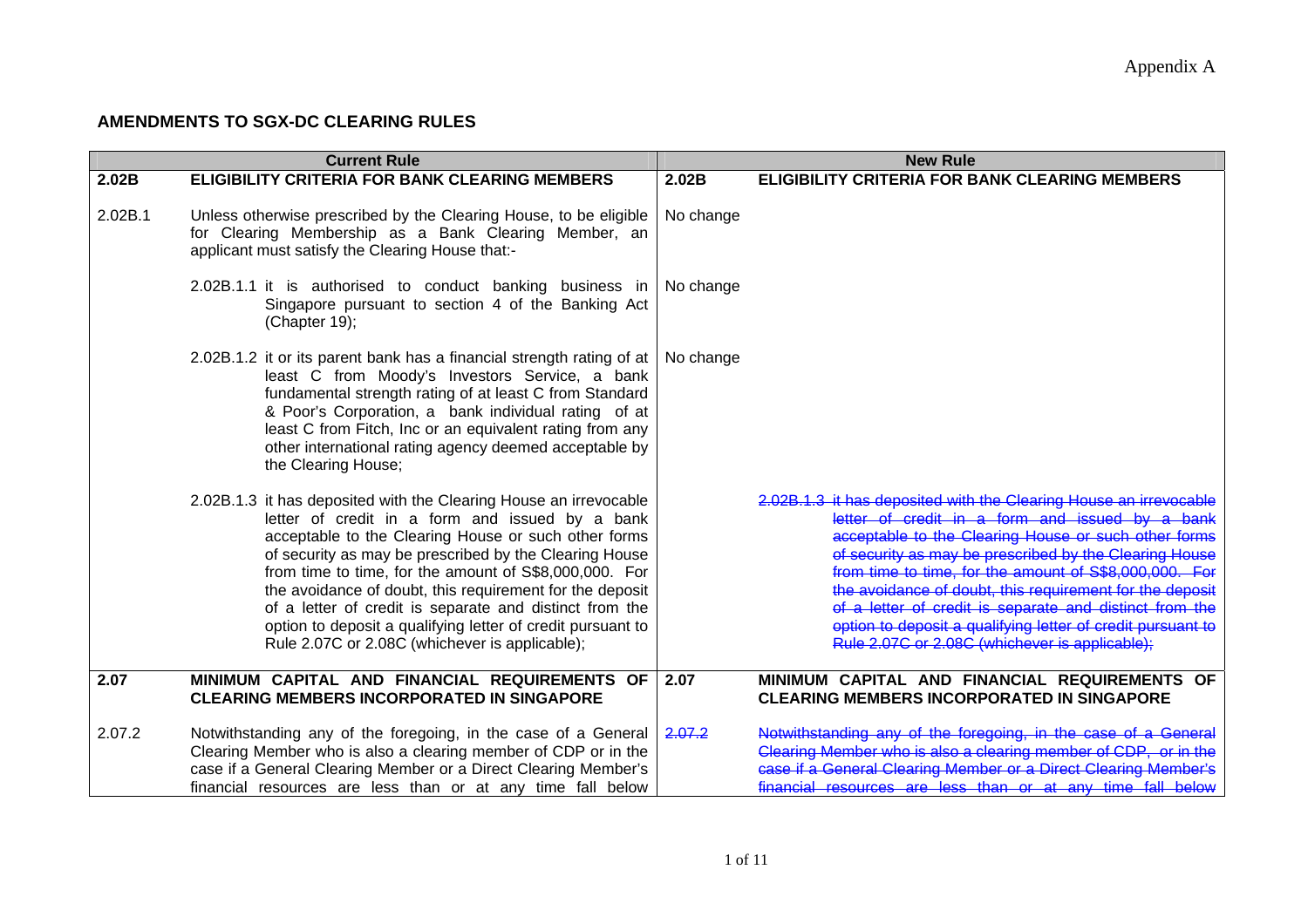|        | <b>Current Rule</b>                                                                                                                                                                                                                                                                                                                                                                                                                                                                                                                                                                                                                                                                                                                                                                                                                                                                                                                                                                                                                                                                                                                                                                                                                         |        | <b>New Rule</b>                                                                                                                                                                                                                                                                                                                                                                                                                                                                                                                                                                                                                                                                                                                                                                                                                                                                                                                                                                                                                                                                                                                                                                                                                                  |
|--------|---------------------------------------------------------------------------------------------------------------------------------------------------------------------------------------------------------------------------------------------------------------------------------------------------------------------------------------------------------------------------------------------------------------------------------------------------------------------------------------------------------------------------------------------------------------------------------------------------------------------------------------------------------------------------------------------------------------------------------------------------------------------------------------------------------------------------------------------------------------------------------------------------------------------------------------------------------------------------------------------------------------------------------------------------------------------------------------------------------------------------------------------------------------------------------------------------------------------------------------------|--------|--------------------------------------------------------------------------------------------------------------------------------------------------------------------------------------------------------------------------------------------------------------------------------------------------------------------------------------------------------------------------------------------------------------------------------------------------------------------------------------------------------------------------------------------------------------------------------------------------------------------------------------------------------------------------------------------------------------------------------------------------------------------------------------------------------------------------------------------------------------------------------------------------------------------------------------------------------------------------------------------------------------------------------------------------------------------------------------------------------------------------------------------------------------------------------------------------------------------------------------------------|
|        | S\$8,000,000, such Clearing Member shall forthwith deposit with<br>the Clearing House an irrevocable letter of credit in a form and<br>issued by a bank acceptable to the Clearing House or furnish such<br>other forms of security as may be prescribed by the Clearing<br>House from time to time, for the amount of S\$8,000,000. Nothing<br>in the foregoing shall prevent a General Clearing Member or<br>Direct Clearing Member whose financial resources are more than<br>S\$8,000,000 from depositing an irrevocable letter of credit in a<br>form and issued by a bank acceptable to the Clearing House or<br>furnishing such other forms of security acceptable to the Clearing<br>House, for the amount of S\$8,000,000. For the avoidance of<br>doubt, this requirement for the deposit of a letter of credit is<br>separate and distinct from the option to deposit a qualifying letter<br>of credit pursuant to Rule 2.07C below.                                                                                                                                                                                                                                                                                             |        | S\$8,000,000, such Clearing Member shall forthwith deposit with<br>the Clearing House an irrevocable letter of credit in a form<br>issued by a bank acceptable to the Clearing House or furnish such<br>other forms of security as may be prescribed by the Clearing<br>House from time to time, for the amount of S\$8,000,000. Nothine<br>in the foregoing shall prevent a General Clearing Member or<br>Direct Clearing Member whose financial resources are more than<br>S\$8,000,000 from depositing an irrevocable letter of credit in a<br>form and issued by a bank acceptable to the Clearing House or<br>furnishing such other forms of security acceptable to the Clearing<br>House, for the amount of S\$8,000,000. For the avoidance of<br>doubt, this requirement for the deposit of a letter of credit is<br>separate and distinct from the option to deposit a qualifying letter<br>of credit pursuant to Rule 2.07C below.                                                                                                                                                                                                                                                                                                      |
| 2.08   | MINIMUM CAPITAL AND FINANCIAL REQUIREMENTS OF<br><b>CLEARING</b><br><b>MEMBERS</b><br><b>INCORPORATED</b><br><b>OUTSIDE</b><br><b>SINGAPORE</b>                                                                                                                                                                                                                                                                                                                                                                                                                                                                                                                                                                                                                                                                                                                                                                                                                                                                                                                                                                                                                                                                                             | 2.08   | MINIMUM CAPITAL AND FINANCIAL REQUIREMENTS OF<br><b>CLEARING</b><br><b>MEMBERS</b><br><b>INCORPORATED</b><br><b>OUTSIDE</b><br><b>SINGAPORE</b>                                                                                                                                                                                                                                                                                                                                                                                                                                                                                                                                                                                                                                                                                                                                                                                                                                                                                                                                                                                                                                                                                                  |
| 2.08.2 | Notwithstanding any of the foregoing, in the case of a General<br>Clearing Member who is also a clearing member of CDP or in the<br>case if a General Clearing Member or Direct Clearing Member's<br>adjusted net head office funds are less than or at any time fall<br>below S\$8,000,000, such Clearing Member shall forthwith deposit<br>with the Clearing House an irrevocable letter of credit in a form<br>and issued by a bank acceptable to the Clearing House or furnish<br>such other forms of security as may be prescribed by the Clearing<br>House from time to time, for the amount of S\$8,000,000. Nothing<br>in the foregoing shall prevent a General Clearing Member or a<br>Direct Clearing Member whose adjusted net head office funds are<br>more than S\$8,000,000 from depositing an irrevocable letter of<br>credit in a form and issued by a bank acceptable to the Clearing<br>House or furnishing such other forms of security acceptable to the<br>Clearing House, for the amount of S\$8,000,000. For the<br>avoidance of doubt, this requirement for the deposit of a letter of<br>credit is separate and distinct from the option to deposit a<br>qualifying letter of credit pursuant to Rule 2.08C below. | 2.08.2 | Notwithstanding any of the foregoing, in the case of a General<br>Clearing Member who is also a clearing member of CDP, or in the<br>case if its a General Clearing Member or Direct Clearing<br>Member's adjusted net head office funds are less than or at any<br>time fall below S\$8,000,000, such Clearing Member shall forthwith<br>deposit with the Clearing House an irrevocable letter of credit in a<br>form and issued by a bank acceptable to the Clearing House or<br>furnish such other forms of security as may be prescribed by the<br>Clearing House from time to time, for the amount of S\$8,000,000.<br>Nothing in the foregoing shall prevent a General Clearing Member<br>or a Direct Clearing Member whose adjusted net head office funds<br>are more than S\$8,000,000 from depositing an irrevocable letter of<br>credit in a form and issued by a bank acceptable to the Clearing<br>House or furnishing such other forms of security acceptable to the<br>Clearing House, for the amount of S\$8,000,000. For the<br>avoidance of doubt, this requirement for the deposit of a letter of<br>credit is separate and distinct from the option to deposit a<br>qualifying letter of credit pursuant to Rule 2.08C below. |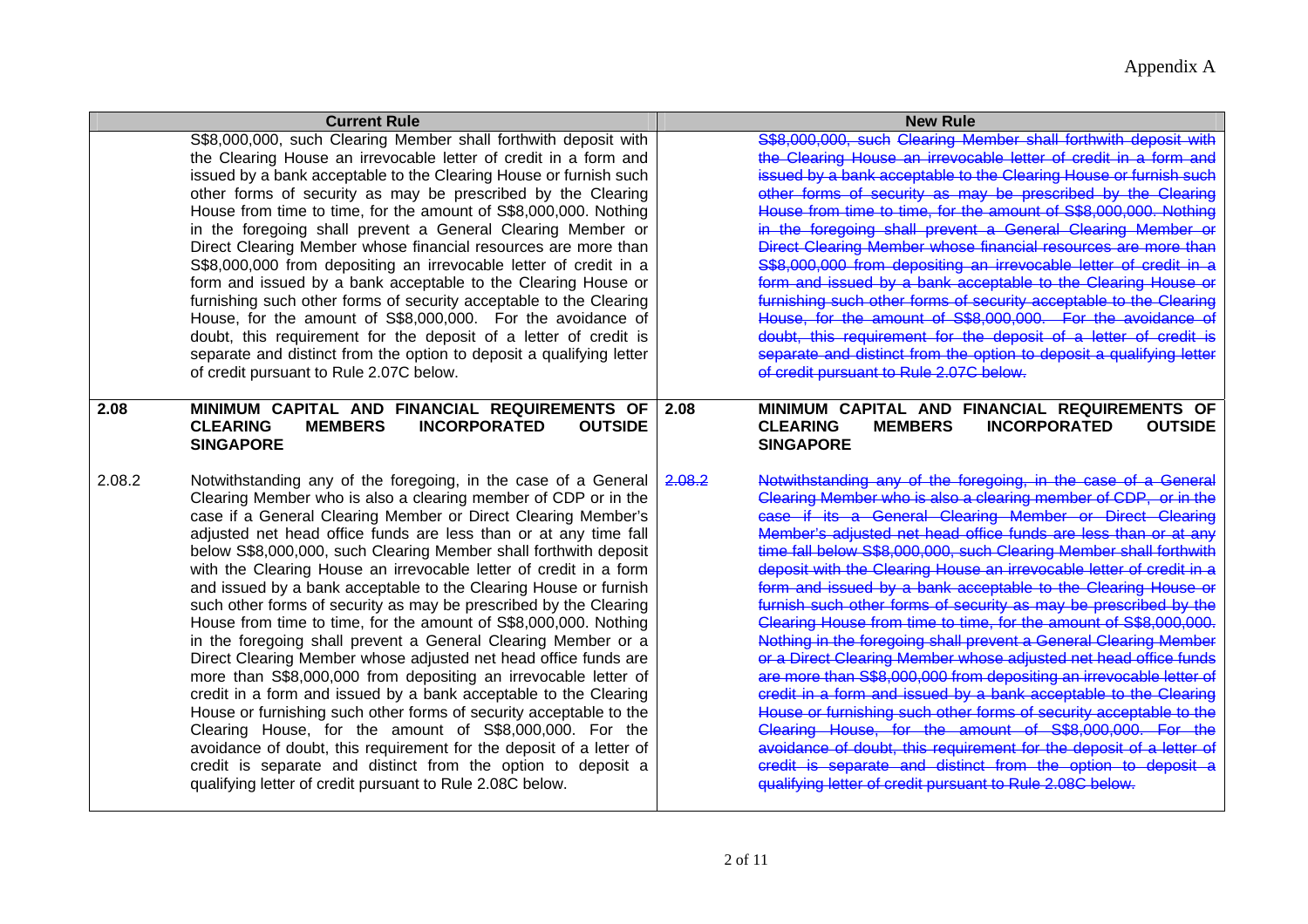|          | <b>Current Rule</b>                                                                                                                                                                                                                                                                                                                                                                                                                                | <b>New Rule</b>                                                                                                                                                                                                                                                                                                                                                                                                                                                  |
|----------|----------------------------------------------------------------------------------------------------------------------------------------------------------------------------------------------------------------------------------------------------------------------------------------------------------------------------------------------------------------------------------------------------------------------------------------------------|------------------------------------------------------------------------------------------------------------------------------------------------------------------------------------------------------------------------------------------------------------------------------------------------------------------------------------------------------------------------------------------------------------------------------------------------------------------|
| 7.03.2   | <b>Losses Borne by Clearing House</b>                                                                                                                                                                                                                                                                                                                                                                                                              |                                                                                                                                                                                                                                                                                                                                                                                                                                                                  |
| 7.03.2.1 | $[.]$                                                                                                                                                                                                                                                                                                                                                                                                                                              |                                                                                                                                                                                                                                                                                                                                                                                                                                                                  |
| 7.03.2.2 | Any loss suffered by the Clearing House arising from or in<br>connection with an event of default shall be met and made good<br>promptly by the use and application of funds from the following<br>sources (collectively known as the "Clearing Fund") in the order of<br>priority hereafter listed, with each source of funds to be completely<br>exhausted, subject to the limitations contained therein, before the<br>next source is applied:- | No change                                                                                                                                                                                                                                                                                                                                                                                                                                                        |
|          | the capital of the Clearing House up to an aggregate<br>a. i.<br>amount which shall not exceed S\$68,000,000; and<br>ii. the net proceeds of such financial guarantee and/or<br>default insurance available to the Clearing House to be<br>called upon, up to an aggregate amount which aggregate<br>value shall not exceed S\$68,000,000.                                                                                                         | Clearing House Contribution. the capital of the Clearing<br>а. <del>-і.</del><br>House, up to an aggregate amount which shall not exc<br>S\$68,000,000; and,<br>the net proceeds of such financial quarantee and/or<br>default insurance available to the Clearing House<br>called upon, up to an aggregate amount which aggregate<br>value shall not exceed S\$68,000,000.                                                                                      |
|          | b. Such assets of any trust fund established under the Trading<br>Rules as may be available, except that the assets used for<br>this purpose shall not exceed 50% of the assets of such trust<br>fund.                                                                                                                                                                                                                                             | Such assets of any trust fund established under the Trading<br>Rules as may be available, except that the assets used for<br>this purpose shall not exceed 50% of the assets of such trust<br>fund.                                                                                                                                                                                                                                                              |
|          | c. Security Deposits in equal amounts from each Clearing<br>Member which had:<br>cleared Contracts belonging to the same class of Contract<br>i.<br>in which the event of default occurred, during the six (6)<br>month period preceding the day the event of default was<br>declared by the Clearing House; or<br>an open commitment in Contracts belonging to the same<br>ii.<br>class of Contract in which the event of default occurred,       | be. Security Deposits of Clearing Members (as prescribed by Rule<br>7.15, and excluding any Clearing Member who is insolvent or<br>deemed to be insolvent) in equal amounts from each where<br>that Clearing Member which had:<br>cleared Contracts belonging to the same class of Contract<br>i.<br>in which the event of default occurred, during the six (6)<br>month period preceding the day the event of default was<br>declared by the Clearing House; or |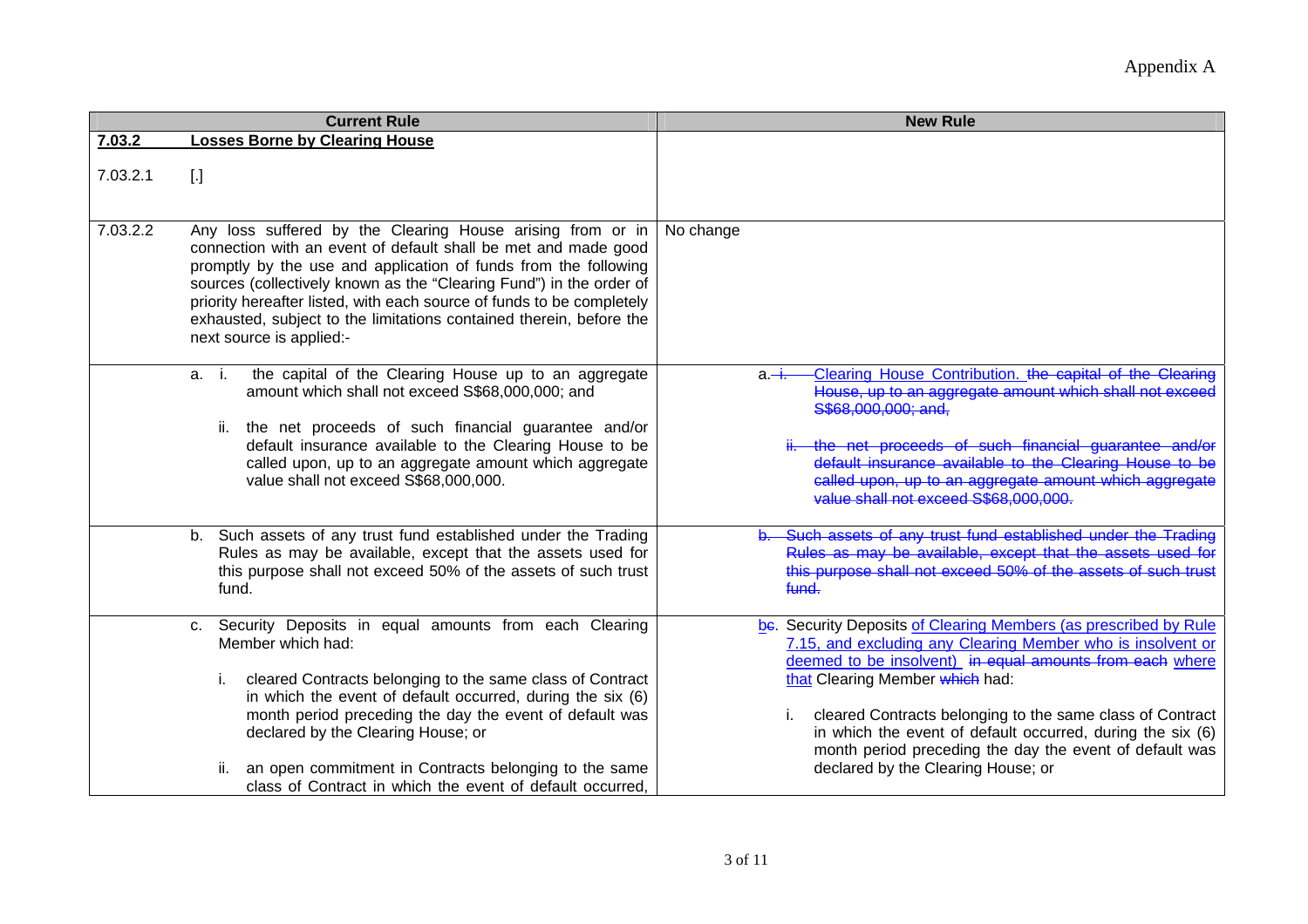| <b>Current Rule</b>                                                                                                                                                                                                                                   | <b>New Rule</b>                                                                                                                                                                                                                                                                                                                                                                                                                |
|-------------------------------------------------------------------------------------------------------------------------------------------------------------------------------------------------------------------------------------------------------|--------------------------------------------------------------------------------------------------------------------------------------------------------------------------------------------------------------------------------------------------------------------------------------------------------------------------------------------------------------------------------------------------------------------------------|
| as of the close of the tenth (10th) Business Day preceding<br>the day the event of default was declared by the Clearing<br>House (with the periods at Rules 7.03.2.2.c.i and<br>7.03.2.2.c.ii collectively referred to as the "Relevant<br>Periods"). | ii. an open commitment in Contracts belonging to the same<br>class of Contract in which the event of default occurred,<br>during the six (6) month period as of the close of the tenth<br>(10th) Business Day preceding the day the event of<br>default was declared by the Clearing House (with the<br>periods at Rules 7.03.2.2. <sup>eb.</sup> i and 7.03.2.2.eb.ii<br>collectively referred to as the "Relevant Periods"). |
|                                                                                                                                                                                                                                                       | Such Clearing Member shall be liable for the loss remaining<br>on a pro-rata basis, calculated as the proportion of its Security<br>Deposit requirement relative to the aggregate Security Deposit<br>requirement for all Clearing Members referred to in this Rule<br>7.03.2.2.b.                                                                                                                                             |
| The balance of the Clearing House's loss remaining after<br>d.<br>application of the above funds shall be levied against<br>Clearing Members (excluding any insolvent Clearing                                                                        | cd. The balance of the Clearing House's loss remaining after<br>application of the above funds shall be levied against Clearing                                                                                                                                                                                                                                                                                                |
| Member) referred to at Rule 7.03.2.2.c as follows:                                                                                                                                                                                                    | Members (excluding any insolvent Clearing Member) referred<br>to at Rule 7.03.2.2.c as follows: Further Assessment Amounts<br>of the same Clearing Members referred to in Rule 7.03.2.2.b.                                                                                                                                                                                                                                     |
| i. up to 50% of the balance shall be levied against each                                                                                                                                                                                              | Such Clearing Member shall be liable for the loss remaining                                                                                                                                                                                                                                                                                                                                                                    |
| Clearing Member in proportion to the relationship between<br>their respective applicable minimum financial resources,                                                                                                                                 | on a pro-rata basis, calculated as the proportion of its Further<br>Assessment requirement relative to the aggregate Further                                                                                                                                                                                                                                                                                                   |
| adjusted net head office funds, or in the case of a Bank                                                                                                                                                                                              | Assessment requirement for all Clearing Members referred to                                                                                                                                                                                                                                                                                                                                                                    |
| Clearing Member incorporated outside Singapore which<br>has satisfied Rule 2.02B.1.11.a or b, cash and/or                                                                                                                                             | in Rule 7.03.2.2.b.                                                                                                                                                                                                                                                                                                                                                                                                            |
| acceptable government securities, required by the                                                                                                                                                                                                     | up to 50% of the balance shall be levied against each                                                                                                                                                                                                                                                                                                                                                                          |
| Clearing House (as shown on the statement most recently<br>submitted by them respectively to the Clearing House)                                                                                                                                      | Clearing Member in proportion to the relationship betweer<br>their respective applicable minimum financial resources                                                                                                                                                                                                                                                                                                           |
| and the total minimum financial resources, adjusted net                                                                                                                                                                                               | adiusted net head office funds, or in the case of a Bank                                                                                                                                                                                                                                                                                                                                                                       |
| head office funds and cash and/or acceptable government                                                                                                                                                                                               | Clearing Member incorporated outside Singapore which                                                                                                                                                                                                                                                                                                                                                                           |
| securities required of all such Clearing Members                                                                                                                                                                                                      | has satisfied Rule 2.02B.1.11.a or b, cash and/or                                                                                                                                                                                                                                                                                                                                                                              |
| (excluding any insolvent Clearing Member) and which are                                                                                                                                                                                               | acceptable government securities, required by the                                                                                                                                                                                                                                                                                                                                                                              |
| subject to levy pursuant to this Rule 7.03.2.2.d.i, except                                                                                                                                                                                            | Clearing House (as shown on the statement most recently<br>submitted by them respectively to the Clearing House)                                                                                                                                                                                                                                                                                                               |
| that no such Clearing Member shall be levied in excess of<br>US\$250,000 under this Rule 7.03.2.2.d.i.                                                                                                                                                | and the total minimum financial resources, adjusted net                                                                                                                                                                                                                                                                                                                                                                        |
|                                                                                                                                                                                                                                                       | head office funds and cash and/or acceptable government                                                                                                                                                                                                                                                                                                                                                                        |
| the loss still remaining uncovered after the application of<br>ii.                                                                                                                                                                                    | securities required of all such Clearing Members                                                                                                                                                                                                                                                                                                                                                                               |
| funds prescribed by Rule 7.03.2.2.d.i above shall be                                                                                                                                                                                                  | (excluding any insolvent Clearing Member) and which are                                                                                                                                                                                                                                                                                                                                                                        |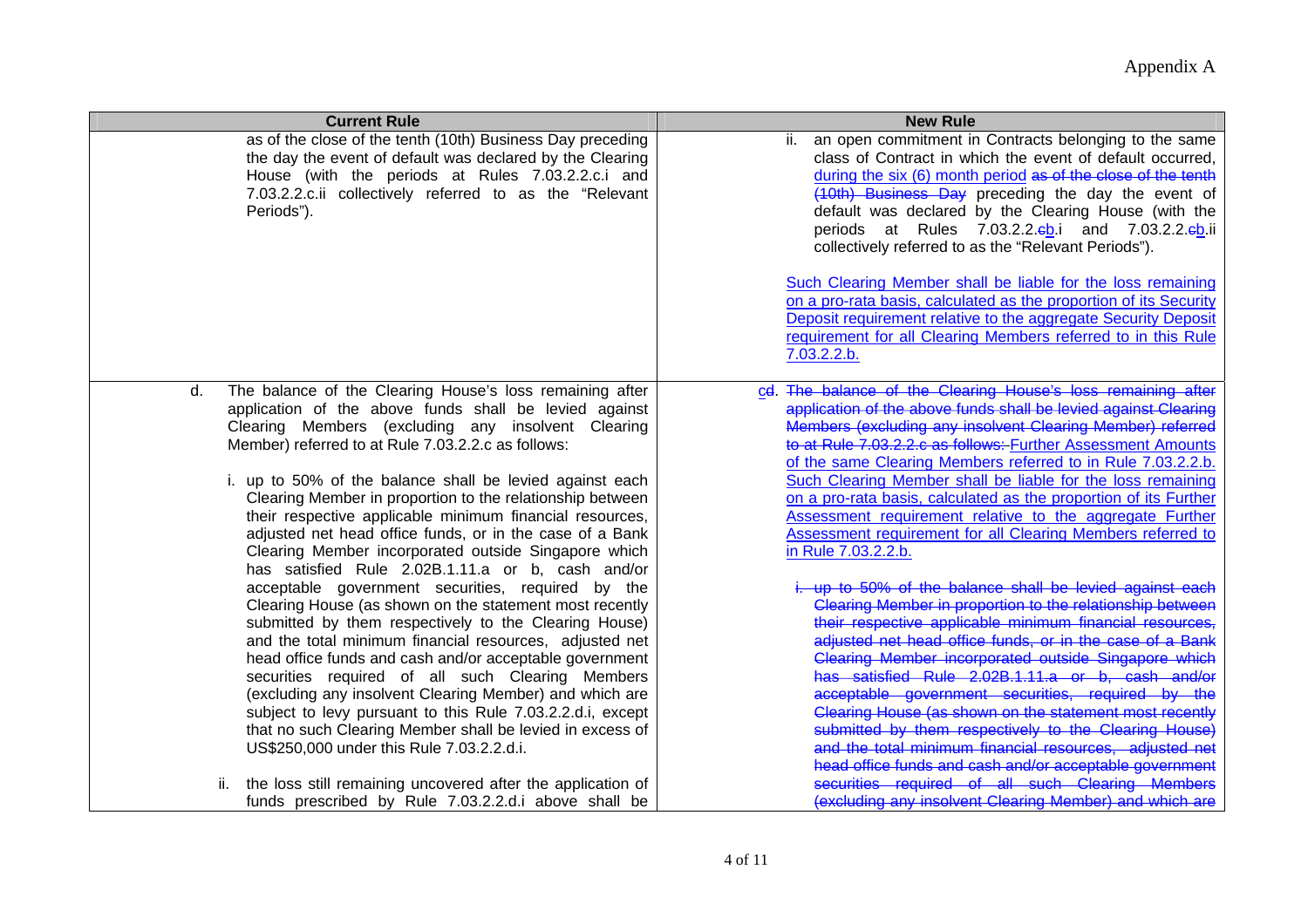| <b>Current Rule</b>                                                                                                                                                                                                                                                                                                                                                                                                                                     | <b>New Rule</b>                                                                                                                                                                                                                                                                                                                                                                                                                                                                                                                                                                                                                                                                                                                                                                               |
|---------------------------------------------------------------------------------------------------------------------------------------------------------------------------------------------------------------------------------------------------------------------------------------------------------------------------------------------------------------------------------------------------------------------------------------------------------|-----------------------------------------------------------------------------------------------------------------------------------------------------------------------------------------------------------------------------------------------------------------------------------------------------------------------------------------------------------------------------------------------------------------------------------------------------------------------------------------------------------------------------------------------------------------------------------------------------------------------------------------------------------------------------------------------------------------------------------------------------------------------------------------------|
| levied against Clearing Members (excluding any insolvent<br>Clearing Member) referred to at Rule 7.03.2.2.c as<br>follows:-                                                                                                                                                                                                                                                                                                                             | subject to levy pursuant to this Rule 7.03.2.2.d.i, excep<br>that no such Clearing Member shall be levied in excess o<br>US\$250,000 under this Rule 7.03.2.2.d.i.                                                                                                                                                                                                                                                                                                                                                                                                                                                                                                                                                                                                                            |
| aa. 50% shall be levied in proportion to each Clearing<br>Member's (excluding any insolvent Clearing Member)<br>share of the total number of Contracts belonging to<br>the same class of Contract in which the event of<br>default occurred, cleared during the six (6) month<br>period preceding the day the event of default was                                                                                                                      | ii. the loss still remaining uncovered after the application of<br>funds prescribed by Rule 7.03.2.2.d.i above shall be<br>levied against Clearing Members (excluding any insolvent<br>Clearing Member) referred to at Rule 7.03.2.2.e<br>follows:-                                                                                                                                                                                                                                                                                                                                                                                                                                                                                                                                           |
| declared by the Clearing House; and<br>bb. the remaining 50% shall be levied in proportion in<br>each Clearing Member's (excluding any insolvent<br>Clearing Member) average share of the total open<br>commitment in Contracts belonging to the same class<br>of Contract in which the event of default occurred, as<br>of the close of the tenth (10th) Business Day<br>preceding the day the event of default was declared<br>by the Clearing House. | aa. 50% shall be levied in proportion to each Clearing<br>Member's (excluding any insolvent Clearing Member)<br>share of the total number of Contracts belonging to<br>the same class of Contract in which the event of<br>default occurred, cleared during the six (6) month<br>period preceding the day the event of default was<br>declared by the Clearing House; and<br>bb. the remaining 50% shall be levied in proportion in<br>each Clearing Member's (excluding any insolvent<br>Clearing Member) average share of the total open<br>commitment in Contracts belonging to the same class<br>of Contract in which the event of default occurred, as<br>of the close of the tenth (10th) Business Day<br>preceding the day the event of default was declared<br>by the Clearing House. |
| A Clearing Member who has deposited with the Clearing<br>е.<br>House a letter of credit or such other forms of security<br>amounting to S\$8,000,000 pursuant to Rule 2.02B.1.3,<br>Rule 2.07.2 or Rule 2.08.2 at the time of the event of default,<br>shall not be levied in excess of S\$8,000,000 under Rules<br>7.03.2.2.d.i and ii, in respect of that particular event of<br>default.                                                             | A Clearing Member who has deposited with the Clearing<br>House a letter of credit or such other forms of security<br>amounting to S\$8,000,000 pursuant to Rule 2.02B.1.3,<br>Rule 2.07.2 or Rule 2.08.2 at the time of the event of default,<br>shall not be levied in excess of S\$8,000,000 under Rules<br>7.03.2.2.d.i and ii, in respect of that particular event of<br>default.                                                                                                                                                                                                                                                                                                                                                                                                         |
| The loss still remaining uncovered after the application of<br>f.<br>funds prescribed by Rules 7.03.2.2.d and 7.03.2.2.e shall be<br>levied against Clearing Members (excluding any insolvent                                                                                                                                                                                                                                                           | The loss still remaining uncovered after the application of<br>df.<br>funds prescribed by Rules 7.03.2.2.ed and 7.03.2.2.e shall<br>be levied against Security Deposits of Clearing Members                                                                                                                                                                                                                                                                                                                                                                                                                                                                                                                                                                                                   |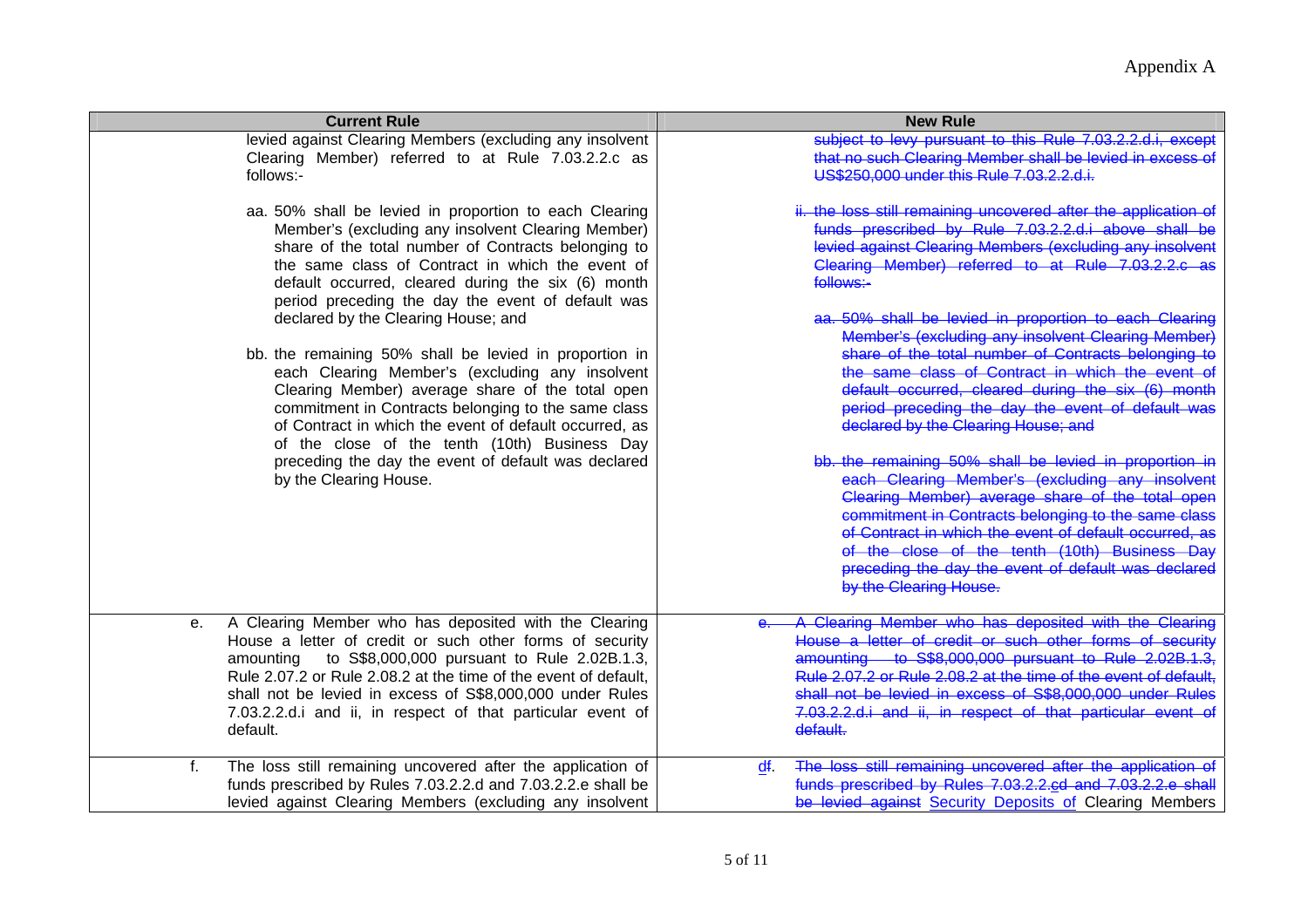| <b>Current Rule</b>                                                                                                                                                                                                                                                                                                                                                                                                                                                                                                                                                                                                                                                                                                                                                                                                                                                                                                                                                                                                            | <b>New Rule</b>                                                                                                                                                                                                                                                                                                                                                                                                                                                                                                                                                                                                                                                                                                                                                                                                                                                                                                                                                                                                                                                                                                                                                                                                                                                                                                                                                                                                                                                  |
|--------------------------------------------------------------------------------------------------------------------------------------------------------------------------------------------------------------------------------------------------------------------------------------------------------------------------------------------------------------------------------------------------------------------------------------------------------------------------------------------------------------------------------------------------------------------------------------------------------------------------------------------------------------------------------------------------------------------------------------------------------------------------------------------------------------------------------------------------------------------------------------------------------------------------------------------------------------------------------------------------------------------------------|------------------------------------------------------------------------------------------------------------------------------------------------------------------------------------------------------------------------------------------------------------------------------------------------------------------------------------------------------------------------------------------------------------------------------------------------------------------------------------------------------------------------------------------------------------------------------------------------------------------------------------------------------------------------------------------------------------------------------------------------------------------------------------------------------------------------------------------------------------------------------------------------------------------------------------------------------------------------------------------------------------------------------------------------------------------------------------------------------------------------------------------------------------------------------------------------------------------------------------------------------------------------------------------------------------------------------------------------------------------------------------------------------------------------------------------------------------------|
| Clearing Member) as follows:-<br>Security Deposits in equal amounts from each Clearing<br>i.<br>Member which had:-<br>aa. cleared Contracts, not belonging to the same class<br>of Contract in which the event of default occurred,<br>during the six (6) month period preceding the day the<br>event of default was declared by the Clearing House;<br>or<br>bb. an open commitment in Contracts, not belonging to<br>the same class of Contract in which the event of<br>default occurred, as of the close of the tenth (10th)<br>Business Day preceding the day the event of default<br>was declared by the Clearing House; or<br>cc. not cleared or had no open commitment in Contracts<br>belonging to the same class of Contract in which the<br>event of default occurred, during the Relevant<br>Periods,<br>PROVIDED ALWAYS that if such Clearing Member's<br>Security Deposit had been applied pursuant to Rule<br>7.03.2.2.c, its Security Deposits shall not be applied again<br>pursuant to this Rule 7.03.2.2.f. | (excluding any insolvent Clearing Member who is insolvent<br>or deemed to be insolvent), as follows:-<br>-Security Deposits in equal amounts from each where<br>that Clearing Member had:-<br>aai cleared Contracts, not belonging to the same class<br>of Contract in which the event of default occurred,<br>during the six (6) month period preceding the day the<br>event of default was declared by the Clearing House;<br>or<br>an open commitment in Contracts,<br>bbii.<br>not<br>belonging to the same class of Contract in which the<br>event of default occurred, during the six (6) month<br>period as of the close of the tenth (10th) Business<br><b>Day</b> preceding the day the event of default was<br>declared by the Clearing House; or<br>not cleared or had no open commitment in<br>eejii.<br>Contracts belonging to the same class of Contract in<br>which the event of default occurred, during the<br>Relevant Periods <sub>7.</sub><br>Such Clearing Member shall be liable for the loss remaining<br>on a pro-rata basis, calculated as the proportion of its<br>Security Deposit requirement relative to the aggregate<br>Security Deposit requirement for all Clearing Members<br>referred to in this Rule 7.03.2.2.d, PROVIDED ALWAYS that<br>if such Clearing Member's Security Deposit had been<br>applied pursuant to Rule 7.03.2.2.be, its Security Deposits<br>shall not be applied again pursuant to this Rule 7.03.2.2.df. |
| The balance of the Clearing House's loss remaining after the<br>g.<br>application of funds prescribed by Rule 7.03.2.2.f above shall<br>be levied against Clearing Members referred to at Rule<br>7.03.2.2.f (excluding any insolvent Clearing Member and any<br>Clearing Member which has deposited with the Clearing                                                                                                                                                                                                                                                                                                                                                                                                                                                                                                                                                                                                                                                                                                         | Further Assessment Amounts of the same Clearing<br>eg<br>Members referred to in Rule 7.03.2.2.d The balance of the<br>Clearing House's loss remaining after the application of<br>funds prescribed by Rule 7.03.2.2.f above shall be levied<br>against Clearing Members referred to at Rule 7,03,2,2.fd                                                                                                                                                                                                                                                                                                                                                                                                                                                                                                                                                                                                                                                                                                                                                                                                                                                                                                                                                                                                                                                                                                                                                          |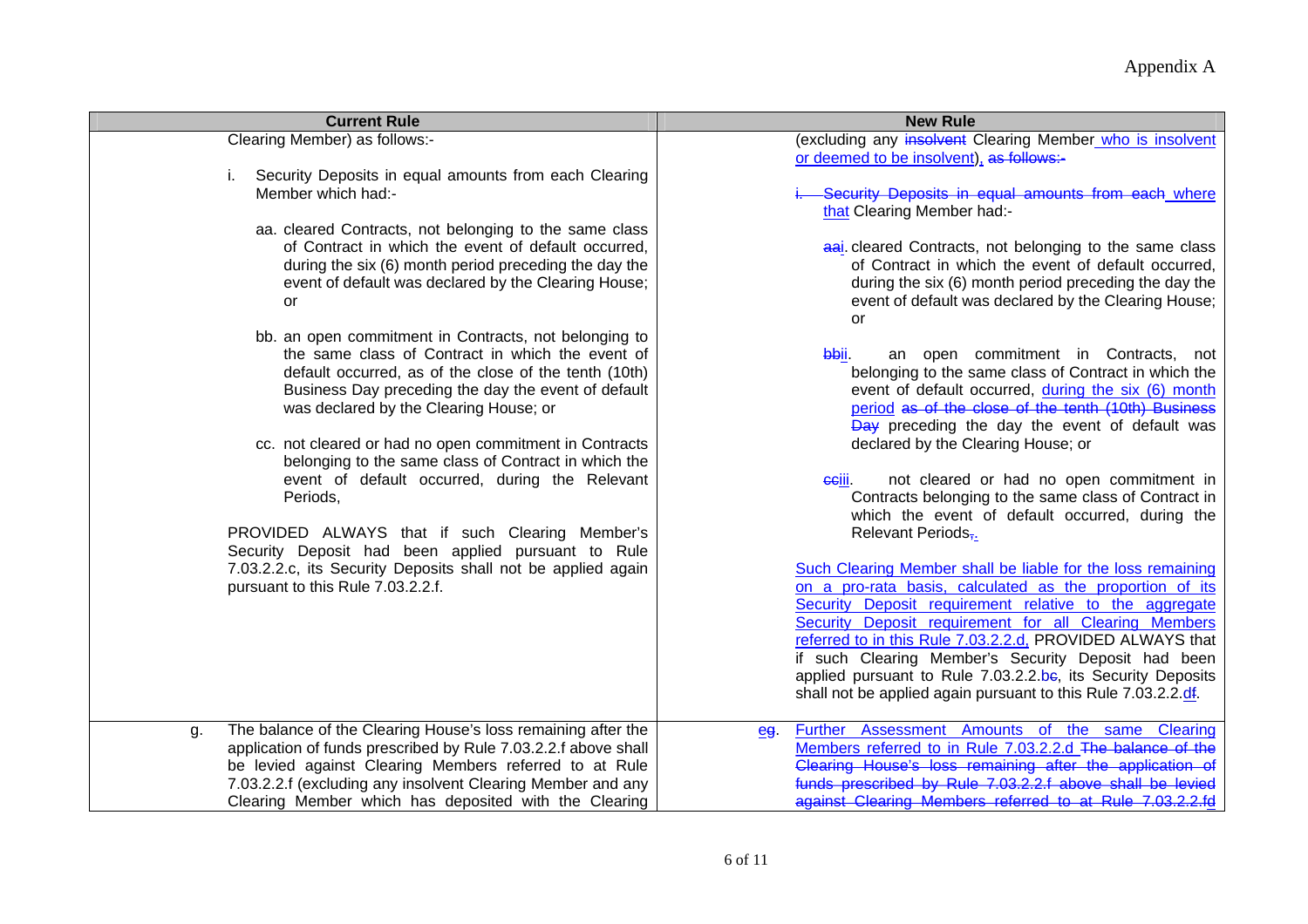| <b>Current Rule</b>                                                | <b>New Rule</b>                                                                                                       |
|--------------------------------------------------------------------|-----------------------------------------------------------------------------------------------------------------------|
| House a letter of credit or such other forms of security           | (excluding any insolvent Clearing Member and any Clearing                                                             |
| amounting to S\$8,000,000 pursuant to Rule 2.02B.1.3,              | Member which has deposited with the Clearing House a<br>letter of credit or such other forms of security amounting to |
| Rule 2.07.2 or Rule 2.08.2 and has been levied the                 |                                                                                                                       |
| maximum amount that may be levied against it with respect          | S\$8,000,000 pursuant to Rule 2.02B.1.3, Rule 2.07.2 or Rule                                                          |
| to the relevant event of default pursuant to Rules 7.03.2.2.d.i    | 2.08.2 and has been levied the maximum amount that may                                                                |
| and ii) as follows:                                                | be levied against it with respect to the relevant event of                                                            |
|                                                                    | default-pursuant to Rules 7.03.2.2.do.i and ii). as follows:                                                          |
| up to 50% of the balance shall be levied against each              | Such Clearing Member shall be liable for the loss remaining                                                           |
| Clearing Member (excluding any Clearing Member which               | on a pro-rata basis, calculated as the proportion of its                                                              |
| has been levied pursuant to Rule 7.03.2.2.d.i) in                  | Further Assessment requirement relative to the aggregate                                                              |
| proportion to the relationship between their respective            | <b>Further Assessment requirement for all Clearing Members</b>                                                        |
| applicable minimum financial resources, adjusted net               | referred to in Rule 7.03.2.2.d; and                                                                                   |
| head office funds or cash and/or acceptable government             |                                                                                                                       |
| securities, required by the Clearing House (as shown on            | of the balance shall be levied against each                                                                           |
| the statement most recently submitted by them                      | Clearing Member (excluding any Clearing Member which                                                                  |
| respectively to the Clearing House) and the total                  | has been levied pursuant to Rule 7.03.2.2.d.i)                                                                        |
| minimum financial resources, adjusted net head office              | proportion to the relationship between their respective                                                               |
| funds and cash and/or acceptable government securities             | applicable minimum financial resources, adjusted net                                                                  |
| required of all such Clearing Members levied pursuant to           | head office funds or cash and/or acceptable government                                                                |
| this Rule 7.03.2.2.g.i, PROVIDED ALWAYS THAT no                    | securities, required by the Clearing House (as shown on                                                               |
| Clearing Member shall be levied in excess of                       | the statement most recently submitted by them                                                                         |
| US\$250,000 under this Rule 7.03.2.2.g.i.                          | respectively to the Clearing House) and the total                                                                     |
|                                                                    | minimum financial resources, adjusted net head office                                                                 |
| the loss still remaining uncovered after the application of<br>ii. | fundation that I and/or acceptable government securities                                                              |
| funds prescribed by Rule 7.03.2.2.g.i above shall be               | required of all such Clearing Members levied pursuant to                                                              |
| levied as follows:                                                 | this Rule 7.03.2.2.g.i, PROVIDED ALWAYS THAT no                                                                       |
|                                                                    | Clearing Member shall be levied in excess                                                                             |
| aa. 50% shall be levied in proportion to each Clearing             | US\$250,000 under this Rule 7.03.2.2.g.i.                                                                             |
| Member's (excluding any insolvent Clearing Member                  |                                                                                                                       |
| and any Clearing Member which has deposited with                   | the loss still remaining uncovered after the application of                                                           |
| the Clearing House a letter of credit or such other                | funds prescribed by Rule 7.03.2.2.g.i above shall be                                                                  |
| forms of security amounting<br>to S\$8,000,000                     | levied as follows:                                                                                                    |
| pursuant to Rule 2.02B.1.3, Rule 2.07.2 or Rule                    |                                                                                                                       |
| 2.08.2 and has been levied the maximum amount                      | aa. 50% shall be levied in proportion to each Clearing                                                                |
| that may be levied against it with respect to the                  | Member's (excluding any insolvent Clearing Member                                                                     |
| relevant event of default pursuant to Rules                        | and any Clearing Member which has deposited with                                                                      |
| 7.03.2.2.d.i and ii and 7.03.2.2.g.i) share of the total           | the Clearing House a letter of credit or such other                                                                   |
| number of Contracts, not belonging to the same                     | forms of security amounting to S\$8,000,000                                                                           |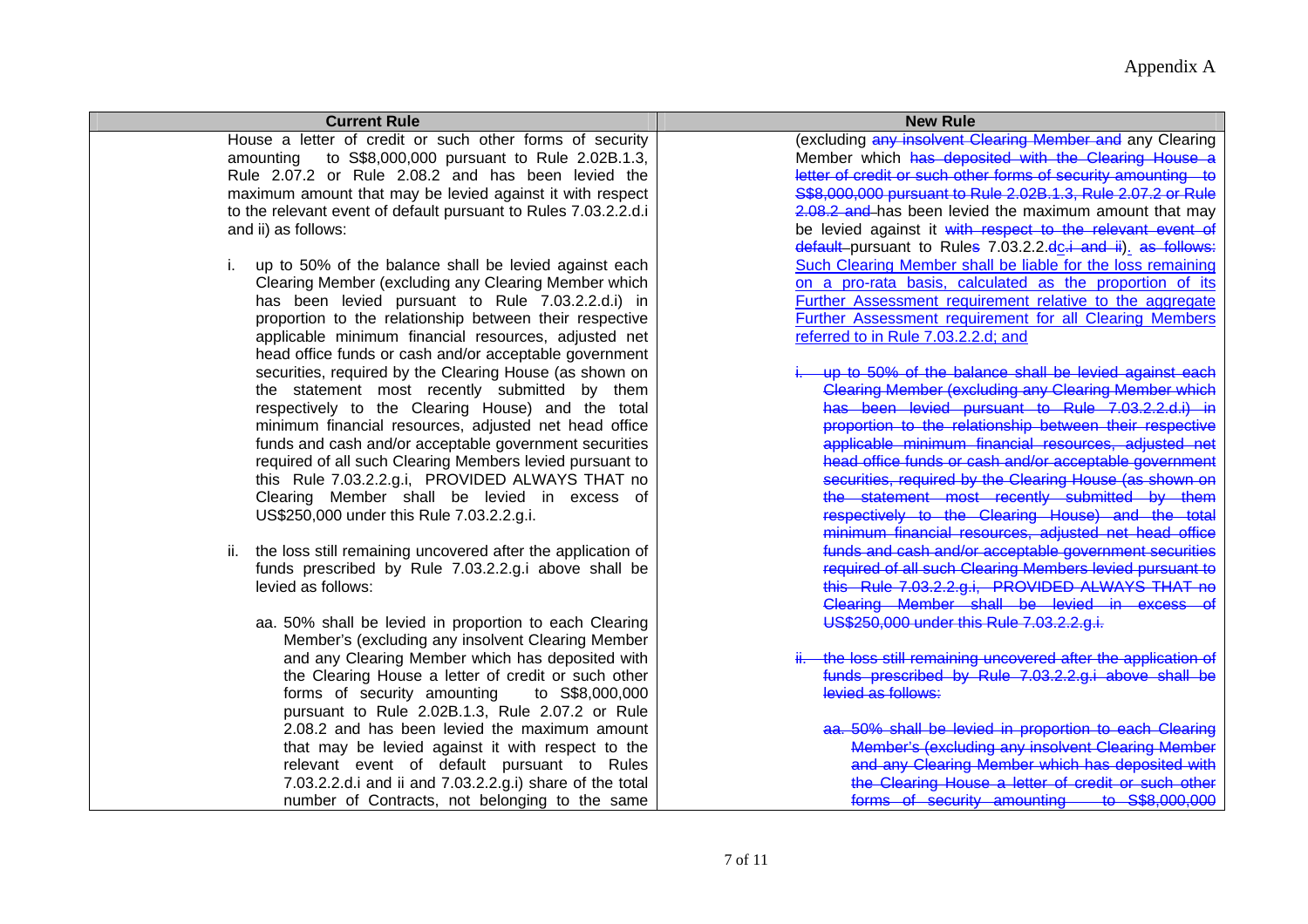| <b>Current Rule</b>                                                                                                                                                                                                                                                                                                                                                                                                                                                                                                                                                                                                                                                                                                                                                                                                                                                                                                                                                                                                                                                                                                                                                        | <b>New Rule</b>                                                                                                                                                                                                                                                                                                                                                                                                                                                                                                                                                                                                                                                                                                                                                                                                                                                                                                                                                                                                                                                                                                                                                                                                                                                                                                                                                                                                                                                                                           |
|----------------------------------------------------------------------------------------------------------------------------------------------------------------------------------------------------------------------------------------------------------------------------------------------------------------------------------------------------------------------------------------------------------------------------------------------------------------------------------------------------------------------------------------------------------------------------------------------------------------------------------------------------------------------------------------------------------------------------------------------------------------------------------------------------------------------------------------------------------------------------------------------------------------------------------------------------------------------------------------------------------------------------------------------------------------------------------------------------------------------------------------------------------------------------|-----------------------------------------------------------------------------------------------------------------------------------------------------------------------------------------------------------------------------------------------------------------------------------------------------------------------------------------------------------------------------------------------------------------------------------------------------------------------------------------------------------------------------------------------------------------------------------------------------------------------------------------------------------------------------------------------------------------------------------------------------------------------------------------------------------------------------------------------------------------------------------------------------------------------------------------------------------------------------------------------------------------------------------------------------------------------------------------------------------------------------------------------------------------------------------------------------------------------------------------------------------------------------------------------------------------------------------------------------------------------------------------------------------------------------------------------------------------------------------------------------------|
| class of Contract in which the event of default<br>occurred, cleared by all Clearing Members levied<br>pursuant to this Rule 7.03.2.2.g.ii.aa during the six<br>(6) month period preceding the day the event of<br>default was declared by the Clearing House;<br>bb. the remaining 50% shall be levied in proportion to<br>each Clearing Member's (excluding any insolvent<br>Clearing Member and any Clearing Member which<br>has deposited with the Clearing House a letter of<br>credit or such other forms of security amounting to<br>S\$8,000,000 pursuant to Rule 2.02B.1.3, Rule<br>2.07.2 or Rule 2.08.2 and has been levied the<br>maximum amount that may be levied against it with<br>respect to the relevant event of default pursuant to<br>Rule 7.03.2.2.d.i and ii and 7.03.2.2.g.i) average<br>share of the total open commitment in Contracts, not<br>belonging to the same class of Contract in which the<br>event of default occurred, of all Clearing Members<br>levied pursuant to this Rule 7.03.2.2.g.ii.bb, as of the<br>close of the tenth (10th) Business Day preceding the<br>day the event of default was declared by the<br>Clearing House. | pursuant to Rule 2.02B.1.3. Rule 2.07.2 or Rule<br>2.08.2 and has been levied the maximum amount<br>that may be levied against it with respect to the<br>relevant event of default pursuant to Rules<br><del>7.03.2.2.d.i and ii and 7.03.2.2.g.i) share of the total</del><br>number of Contracts, not belonging to the<br>class of Contract in which the event of default<br>occurred, cleared by all Clearing Members levied<br>pursuant to this Rule 7.03.2.2.g.ii.aa during the six<br>(6) month period preceding the day the event of<br>default was declared by the Clearing House;<br>bb, the remaining 50% shall be levied in proportion to<br>each Clearing Member's (excluding any insolvent<br>Clearing Member and any Clearing Member which<br>has deposited with the Clearing House a letter of<br>eredit or such other forms of security amounting<br>\$\$8,000,000 pursuant to Rule 2.02B.1.3. Rule<br>2.07.2 or Rule 2.08.2 and has been levied the<br>maximum amount that may be levied against it with<br>respect to the relevant event of default pursuant to<br>Rule 7.03.2.2.d.i and ii and 7.03.2.2.g.i) average<br>share of the total open commitment in Contracts, not<br>belonging to the same class of Contract in which the<br>event of default occurred, of all Clearing Members<br>-<br>levied pursuant to this Rule 7.03.2.2.g.ii.bb, as of the<br>close of the tenth (10th) Business Day preceding the<br>day the event of default was declared by the<br>Clearing House. |
| A Clearing Member who has deposited with the Clearing<br>h.<br>House a letter of credit or such other forms of security<br>amounting to S\$8,000,000 pursuant to Rule 2.02B.1.3,<br>Rule 2.07.2 or Rule 2.08.2 at the time of the event of default<br>shall not be levied in excess of S\$8,000,000 under Rules<br>7.03.2.2.d.i and ii and 7.03.2.2.g.i and ii, in respect of that<br>particular event of default.                                                                                                                                                                                                                                                                                                                                                                                                                                                                                                                                                                                                                                                                                                                                                         | A Clearing Member who has deposited with the Clearing<br>h.<br>House a letter of credit or such other forms of security<br>amounting to S\$8,000,000 pursuant to Rule 2.02B.1.3<br>Rule 2.07.2 or Rule 2.08.2 at the time of the event of default<br>shall not be levied in excess of S\$8,000,000 under Rules<br>7.03.2.2.d.i and ii and 7.03.2.2.g.i and ii, in respect of that<br>particular event of default.                                                                                                                                                                                                                                                                                                                                                                                                                                                                                                                                                                                                                                                                                                                                                                                                                                                                                                                                                                                                                                                                                         |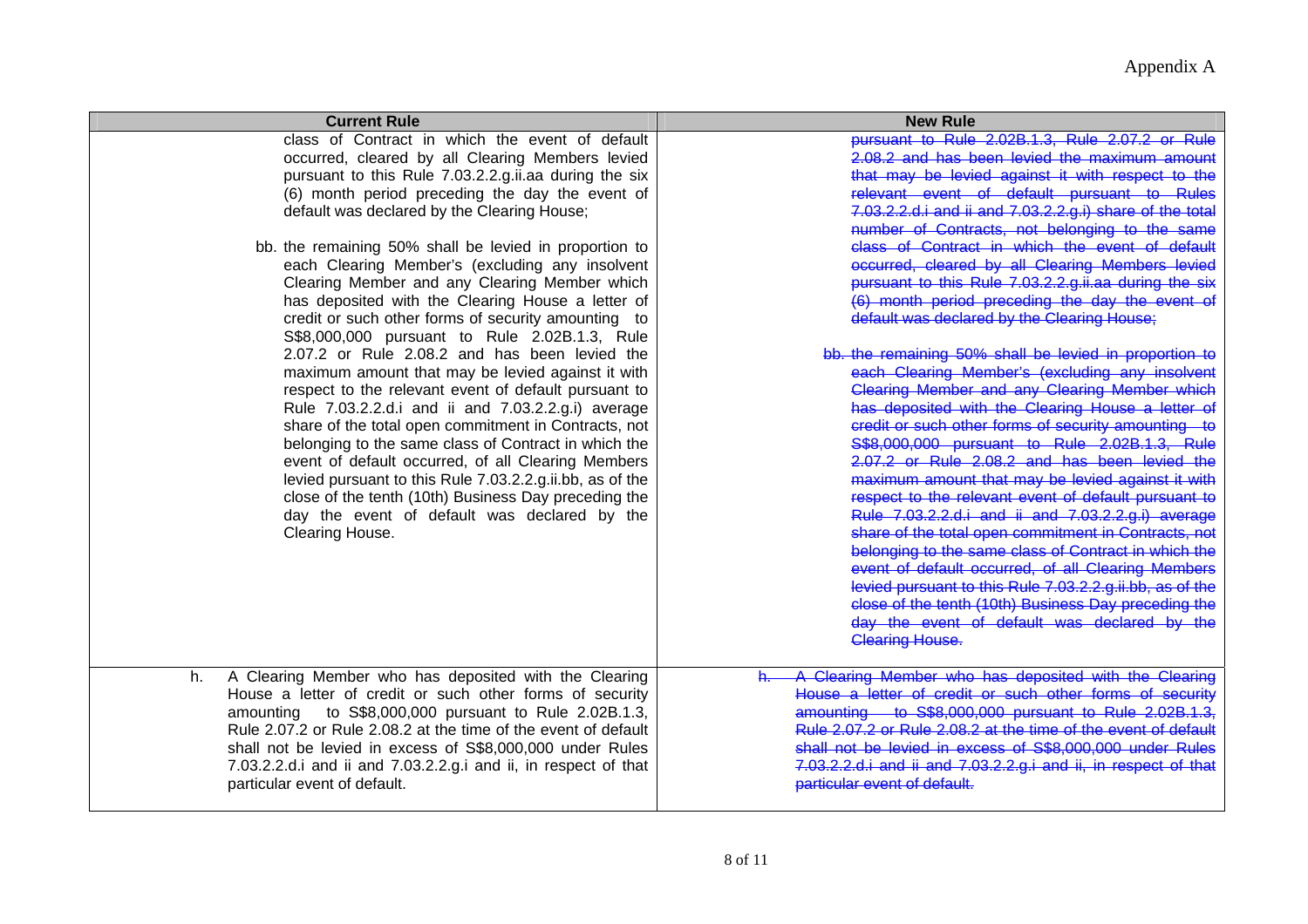| <b>Current Rule</b> |                                                                                                                                                                                                                                                                                                                                                                                                                                                                                                                                                                                                                                                                                                      | <b>New Rule</b> |                                                                                                                                                                                                                                                                                                                                                                                                                                                                                                                                                                                                                                                                                                                                   |
|---------------------|------------------------------------------------------------------------------------------------------------------------------------------------------------------------------------------------------------------------------------------------------------------------------------------------------------------------------------------------------------------------------------------------------------------------------------------------------------------------------------------------------------------------------------------------------------------------------------------------------------------------------------------------------------------------------------------------------|-----------------|-----------------------------------------------------------------------------------------------------------------------------------------------------------------------------------------------------------------------------------------------------------------------------------------------------------------------------------------------------------------------------------------------------------------------------------------------------------------------------------------------------------------------------------------------------------------------------------------------------------------------------------------------------------------------------------------------------------------------------------|
|                     | <b>New Rule</b>                                                                                                                                                                                                                                                                                                                                                                                                                                                                                                                                                                                                                                                                                      |                 | Any other contributions to the Clearing Fund.                                                                                                                                                                                                                                                                                                                                                                                                                                                                                                                                                                                                                                                                                     |
| 7.03.4              | For the purpose of Rules 7.03.2.2.c, d, f and g, an event of default<br>shall either fall within: the class of Contracts that are listed for<br>trading on the Exchange or Relevant Market, or under the class of<br>OTC Contracts except as provided in Rules 7.03.6 and 7.03.8.3,<br>when an event of default is deemed to fall within both classes of<br>Contracts.                                                                                                                                                                                                                                                                                                                               | 7.03.4          | For the purpose of Rules 7.03.2.2.b, c, d, f and $g e$ , an event of<br>default shall either fall within: the class of Contracts that are listed<br>for trading on the Exchange or Relevant Market, or under the<br>class of OTC Contracts except as provided in Rules 7.03.6 and<br>7.03.8.3, when an event of default is deemed to fall within both<br>classes of Contracts.                                                                                                                                                                                                                                                                                                                                                    |
| 7.03.6              | Where an event of default is due to the insufficiency of a Clearing<br>Member's Security Deposit, margins, on deposit with the Clearing<br>House, or any of its other assets or securities available to the Clearing<br>House to fully discharge such Clearing Member's obligations to the<br>Clearing House, or is due to the insolvency of a Clearing Member, if<br>the Clearing Member was clearing or had open commitment in<br>Contracts that are listed for trading on the Exchange or the Relevant<br>Market and OTC Contracts at the time of the default, it shall be<br>deemed for the purpose of Rules 7.03.2.2.c, d, f and g that a default<br>has occurred in both classes of Contracts. | 7.03.6          | Where an event of default is due to the insufficiency of a Clearing<br>Member's Security Deposit, margins, on deposit with the Clearing<br>House, or any of its other assets or securities available to the Clearing<br>House to fully discharge such Clearing Member's obligations to the<br>Clearing House, or is due to the insolvency of a Clearing Member, if<br>the Clearing Member was clearing or had open commitment in<br>Contracts that are listed for trading on the Exchange or the Relevant<br>Market and OTC Contracts at the time of the default, it shall be<br>deemed for the purpose of Rules 7.03.2.2.b, c, d, $\frac{1}{2}$ and $\frac{1}{9}$ e that a<br>default has occurred in both classes of Contracts. |
| 7.03.11.3           | If a loss in respect of which a levy has been made against<br>Clearing Members pursuant to Rules 7.03.2.2.c, d, f and g is<br>afterward recovered by the Clearing House in whole or in part, the<br>net amount of such recovery shall be credited to such persons<br>(whether or not they are Clearing Members at the time of<br>recovery) in proportion to the amount of the assessment paid by<br>such persons.                                                                                                                                                                                                                                                                                    | 7.03.11.3       | If a loss in respect of which a levy has been made against<br>Clearing Members pursuant to Rules 7.03.2.2.b, c, d, $\frac{1}{2}$ and $\frac{1}{9}$ e is<br>afterward recovered by the Clearing House in whole or in part, the<br>net amount of such recovery shall be credited to such persons<br>(whether or not they are Clearing Members at the time of<br>recovery) in proportion to the amount of the assessment paid by<br>such persons.                                                                                                                                                                                                                                                                                    |
| 7.15                | <b>SECURITY DEPOSIT</b>                                                                                                                                                                                                                                                                                                                                                                                                                                                                                                                                                                                                                                                                              | 7.15            | <b>SECURITY DEPOSIT</b>                                                                                                                                                                                                                                                                                                                                                                                                                                                                                                                                                                                                                                                                                                           |
| 7.15.1              | Each Clearing Member shall deposit with the Clearing House as<br>security for its obligations to the Clearing House, an amount not less<br>than the higher of US\$250,000 (or its equivalent in Singapore<br>currency) or 2.5% of the daily average of the risk margin of such<br>Clearing Member during the preceding one month period.                                                                                                                                                                                                                                                                                                                                                             | 7.15.1          | Each Clearing Member shall deposit with the Clearing House as<br>security for its obligations to the Clearing House ("Security Deposit")<br>an amount not less than the higher of:<br>(a) US\$250,0001,000,000 (or its equivalent in Singapore currency) or<br>such lower amount as prescribed by the Clearing House time to<br>time in its discretion; or                                                                                                                                                                                                                                                                                                                                                                        |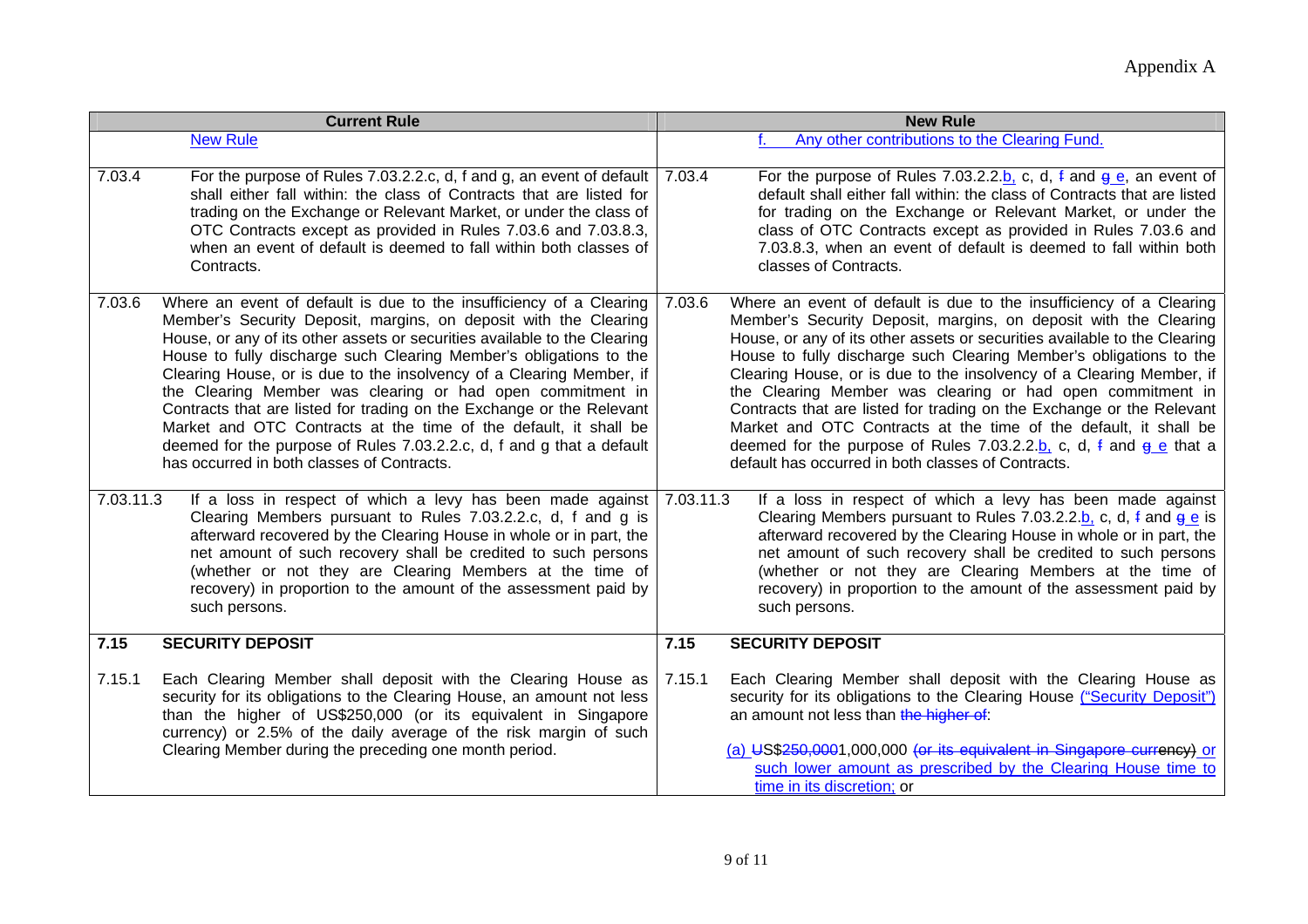|                                    | <b>Current Rule</b>                                                                                                                                                                                                                                                                                   |         | <b>New Rule</b>                                                                                                                                                                                                                                                                                                                                                                                                    |
|------------------------------------|-------------------------------------------------------------------------------------------------------------------------------------------------------------------------------------------------------------------------------------------------------------------------------------------------------|---------|--------------------------------------------------------------------------------------------------------------------------------------------------------------------------------------------------------------------------------------------------------------------------------------------------------------------------------------------------------------------------------------------------------------------|
|                                    |                                                                                                                                                                                                                                                                                                       |         | (b) 2.53.0%, or such lower amount as prescribed by the Clearing<br>House from time to time in its discretion, of the daily average of the<br>risk margin of such Clearing Member during the preceding one<br>three month period-;                                                                                                                                                                                  |
|                                    |                                                                                                                                                                                                                                                                                                       |         | whichever is higher.                                                                                                                                                                                                                                                                                                                                                                                               |
| 7.15.2                             | Such deposit shall be in cash or in the form of an irrevocable Letter of<br>Credit or any other security in a form and issued by a bank acceptable<br>to the Clearing House.                                                                                                                          | 7.15.2  | The Security Deposit Such deposit shall be in cash or in the form of an<br>irrevocable Letter of Credit or any other security in a form and issued<br>by a bank acceptable to the Clearing House.                                                                                                                                                                                                                  |
| <b>New Rule</b>                    |                                                                                                                                                                                                                                                                                                       | 7.15.3  | Letters of Credit shall not exceed a prescribed proportion of the<br>Security Deposit, as the Clearing House may specify from time to time<br>in its discretion.                                                                                                                                                                                                                                                   |
| 7.15.3                             | This deposit may be withdrawn when such Clearing Member ceases<br>to be a Clearing Member if, in the opinion of the Clearing House, all<br>Contracts and obligations of such Clearing Member with the Clearing<br>House have been settled and all sums owing to the Clearing House<br>have been paid. | 7.15.34 | This deposit may be withdrawn when such Clearing Member ceases<br>to be a Clearing Member if, in the opinion of the Clearing House, all<br>Contracts and obligations of such Clearing Member with the Clearing<br>House have been settled and all sums owing to the Clearing House<br>have been paid.                                                                                                              |
| <b>New Rule</b>                    |                                                                                                                                                                                                                                                                                                       | 7.15A   | <b>Further Assessment Amount</b>                                                                                                                                                                                                                                                                                                                                                                                   |
|                                    |                                                                                                                                                                                                                                                                                                       |         | 7.15A.1 The Further Assessment Amount shall be a proportion, prescribed by<br>the Clearing House from time to time in its discretion, of its Security<br>Deposit ("Further Assessment Amount"). The Further Assessment<br>Amount shall not exceed three (3) times of a Clearing Member's<br><b>Security Deposit requirement.</b>                                                                                   |
| <b>New Rule</b><br><b>New Rule</b> |                                                                                                                                                                                                                                                                                                       | 7.15B   | 7.15A.2 Each Clearing Member may be required to deposit an amount up to<br>50%, as the Clearing House may specify from time to time in its<br>discretion, of its Further Assessment Amount with the Clearing House.<br>This deposit shall be in cash or in the form of an irrevocable Letter of<br>Credit or any other security acceptable to the Clearing House.<br><b>Aggregate Clearing House Contributions</b> |
|                                    |                                                                                                                                                                                                                                                                                                       |         |                                                                                                                                                                                                                                                                                                                                                                                                                    |